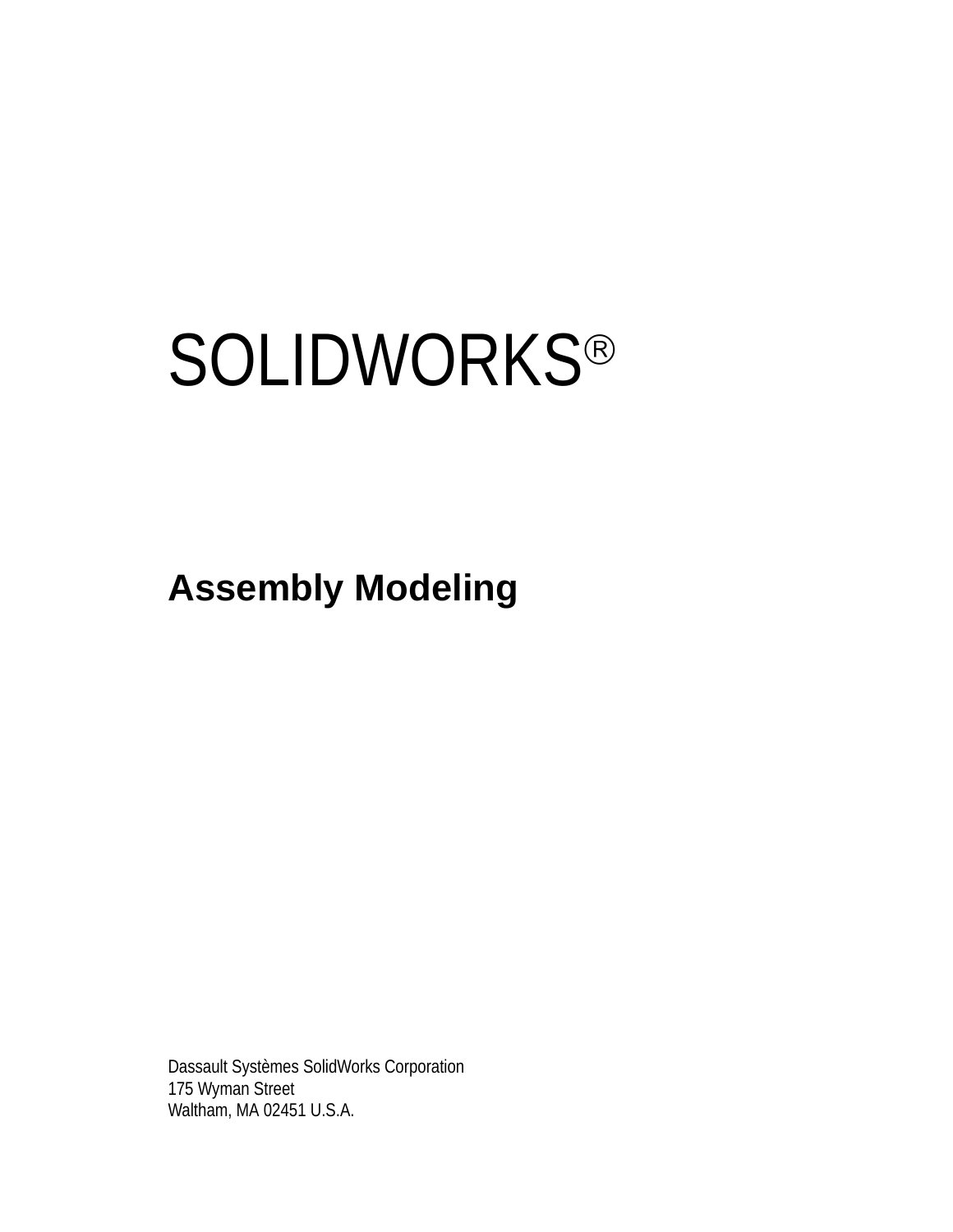© 1995-2017, Dassault Systemes SolidWorks Corporation, a Dassault Systèmes SE company, 175 Wyman Street, Waltham, Mass. 02451 USA. All Rights Reserved.

The information and the software discussed in this document are subject to change without notice and are not commitments by Dassault Systemes SolidWorks Corporation (DS SolidWorks).

No material may be reproduced or transmitted in any form or by any means, electronically or manually, for any purpose without the express written permission of DS SolidWorks.

The software discussed in this document is furnished under a license and may be used or copied only in accordance with the terms of the license. All warranties given by DS SolidWorks as to the software and documentation are set forth in the license agreement, and nothing stated in, or implied by, this document or its contents shall be considered or deemed a modification or amendment of any terms, including warranties, in the license agreement.

#### **Patent Notices**

SOLIDWORKS® 3D mechanical CAD and/or Simulation software is protected by U.S. Patents 6,611,725; 6,844,877; 6,898,560; 6,906,712; 7,079,990; 7,477,262; 7,558,705; 7,571,079; 7,590,497; 7,643,027; 7,672,822; 7,688,318; 7,694,238; 7,853,940; 8,305,376; 8,581,902; 8,817,028; 8,910,078; 9,129,083; 9,153,072; 9,262,863; 9,465,894; 9,646,412 and foreign patents, (e.g., EP 1,116,190 B1 and JP  $3,517,643$ .

eDrawings® software is protected by U.S. Patent 7,184,044; U.S. Patent 7,502,027; and Canadian Patent 2,318,706.

U.S. and foreign patents pending.

#### **Trademarks and Product Names for SOLIDWORKS Products and Services**

SOLIDWORKS, 3D ContentCentral, 3D PartStream.NET, eDrawings, and the eDrawings logo are registered trademarks and FeatureManager is a jointly owned registered trademark of DS SolidWorks.

CircuitWorks, FloXpress, PhotoView 360, and TolAnalyst are trademarks of DS SolidWorks.

FeatureWorks is a registered trademark of HCL Technologies Ltd.

SOLIDWORKS 2018, SOLIDWORKS Standard, SOLIDWORKS Professional, SOLIDWORKS Premium, SOLIDWORKS PDM Professional, SOLIDWORKS PDM Standard, SOLIDWORKS Simulation Standard, SOLIDWORKS Simulation Professional, SOLIDWORKS<br>Simulation Premium, SOLIDWORKS Flow Simulation,<br>eDrawings Viewer, eDrawings Professional, SOLIDWORKS<br>Sustainability, SOLIDWORKS Plastics, SOLIDWORKS<br>Electrical Schematic Stand SOLIDWORKS Electrical Professional, CircuitWorks,<br>SOLIDWORKS Composer, SOLIDWORKS Inspection,<br>SOLIDWORKS MBD, SOLIDWORKS PCB powered by<br>Altium, SOLIDWORKS PCB Connector powered by Altium,<br>and SOLIDWORKS Visualization are p SolidWorks.

Other brand or product names are trademarks or registered trademarks of their respective holders.

COMMERCIAL COMPUTER SOFTWARE - PROPRIETARY

The Software is a "commercial item" as that term is defined at 48 C.F.R. 2.101 (OCT 1995), consisting of "commercial computer software" and "commercial software documentation" as such<br>terms are used in 48 C.F.R. 12.212 (SEPT 1995) and is provided<br>to the U.S. Government (a) for acquisition by or on behalf of<br>civilian agencies, consistent with the Department of Defense, consistent with the policies set forth in 48 C.F.R. 227.7202-1 (JUN 1995) and 227.7202-4 (JUN 1995)

In the event that you receive a request from any agency of the If the event that you created Software with rights beyond those<br>set forth above, you will notify DS SolidWorks of the scope of<br>the request and DS SolidWorks will have five (5) business days<br>to, in its sole discretion, acce Wyman Street, Waltham, Massachusetts 02451 USA.

## **Copyright Notices for SOLIDWORKS Standard, Premium, Professional, and Education Products**

Portions of this software © 1986-2017 Siemens Product Lifecycle Management Software Inc. All rights reserved.

This work contains the following software owned by Siemens Industry Software Limited:

D-Cubed® 2D DCM © 2017. Siemens Industry Software Limited. All Rights Reserved.

D-Cubed® 3D DCM © 2017. Siemens Industry Software Limited. All Rights Reserved.

D-Cubed® PGM © 2017. Siemens Industry Software Limited. All Rights Reserved.

D-Cubed® CDM © 2017. Siemens Industry Software Limited. All Rights Reserved.

D-Cubed® AEM © 2017. Siemens Industry Software Limited. All Rights Reserved.

Portions of this software © 1998-2017 HCL Technologies Ltd. Portions of this software incorporate PhysX™ by NVIDIA 2006- 2010.

Portions of this software © 2001-2017 Luxology, LLC. All rights reserved, patents pending.

Portions of this software © 2007-2017 DriveWorks Ltd.

© 2011, Microsoft Corporation. All rights reserved.

Includes Adobe® PDF Library technology

Copyright 1984-2016 Adobe Systems Inc. and its licensors. All rights reserved. Protected by U.S. Patents.5,929,866; 5,943,063; 6,289,364; 6,563,502; 6,639,593; 6,754,382; Patents Pending.

Adobe, the Adobe logo, Acrobat, the Adobe PDF logo, Distiller and Reader are registered trademarks or trademarks of Adobe Systems Inc. in the U.S. and other countries.

For more DS SolidWorks copyright information, see Help > About SOLIDWORKS.

### **Copyright Notices for SOLIDWORKS Simulation Products**

Portions of this software © 2008 Solversoft Corporation.

PCGLSS © 1992-2017 Computational Applications and System Integration, Inc. All rights reserved.

#### **Copyright Notices for SOLIDWORKS PDM Professional Product**

Outside In® Viewer Technology, © 1992-2012 Oracle © 2011, Microsoft Corporation. All rights reserved.

# **Copyright Notices for eDrawings Products**

Portions of this software © 2000-2014 Tech Soft 3D.

Portions of this software © 1995-1998 Jean-Loup Gailly and Mark Adler.

Portions of this software © 1998-2001 3Dconnexion.

Portions of this software © 1998-2014 Open Design Alliance. All rights reserved.

Portions of this software © 1995-2012 Spatial Corporation.

The eDrawings® for Windows® software is based in part on the work of the Independent JPEG Group.

Portions of eDrawings® for iPad® copyright © 1996-1999 Silicon Graphics Systems, Inc.

 Portions of eDrawings® for iPad® copyright © 2003 - 2005 Apple Computer Inc.

#### **Copyright Notices for SOLIDWORKS PCB Products**

Portions of this software © 2017 Altium Limited.

Document Number: PMT1802-ENG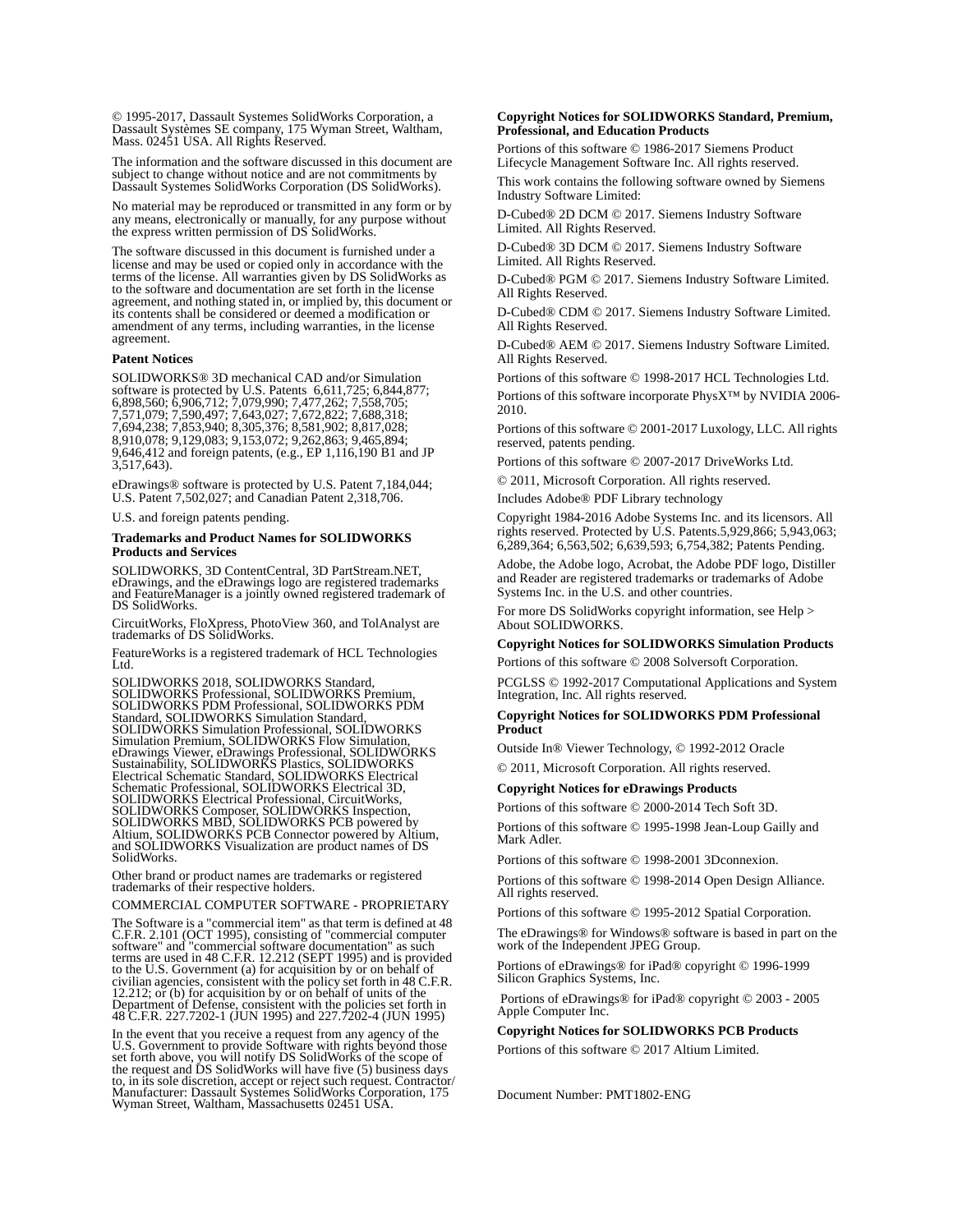# **Contents**

# **Introduction**

| Lesson 1:                       |  |
|---------------------------------|--|
|                                 |  |
| <b>Advanced Mate Techniques</b> |  |
|                                 |  |
|                                 |  |
|                                 |  |
|                                 |  |
|                                 |  |
|                                 |  |
|                                 |  |
|                                 |  |
|                                 |  |
|                                 |  |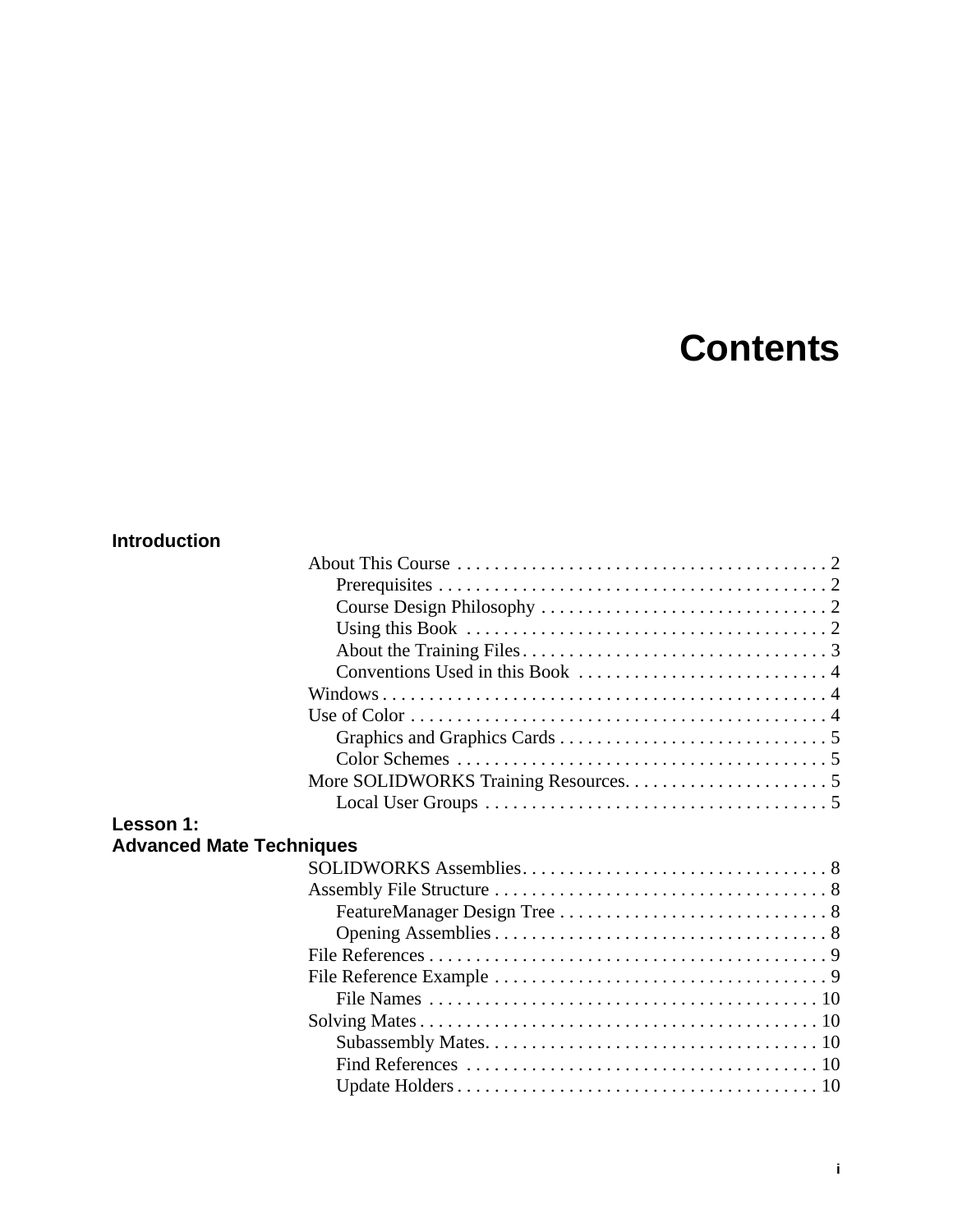| Summary: Inserting and Mating Components  43 |  |
|----------------------------------------------|--|
|                                              |  |
|                                              |  |
| Inserting and Mating Simultaneously 44       |  |
|                                              |  |
|                                              |  |
|                                              |  |
| Case Study: Advanced Mate Features  48       |  |
|                                              |  |
|                                              |  |
|                                              |  |
|                                              |  |
|                                              |  |
|                                              |  |
|                                              |  |
|                                              |  |
|                                              |  |
|                                              |  |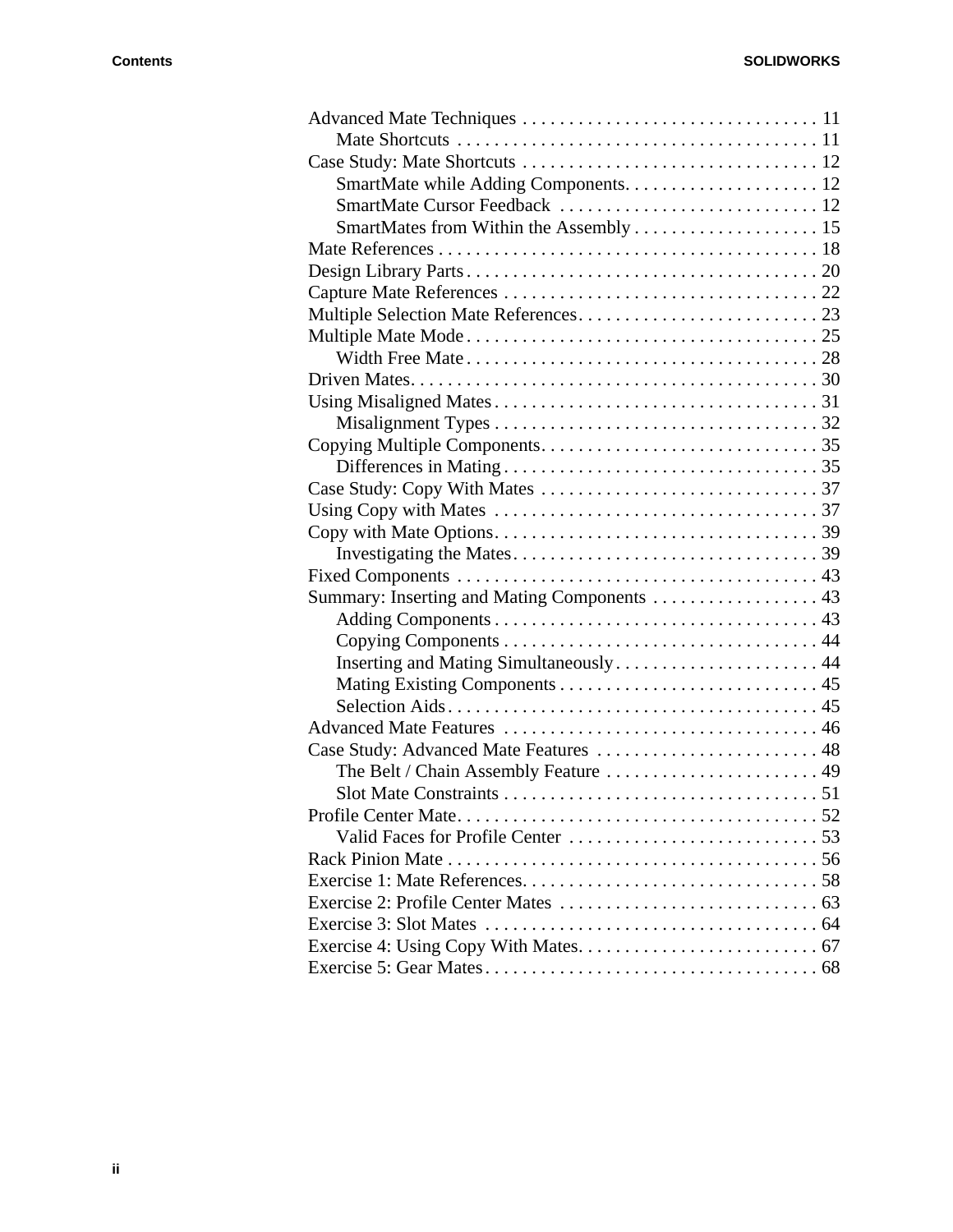# **Lesson 2: Top-Down Assembly Modeling**

| Exercise 7: Top-Down Assembly Modeling  103 |  |
|---------------------------------------------|--|
|                                             |  |
|                                             |  |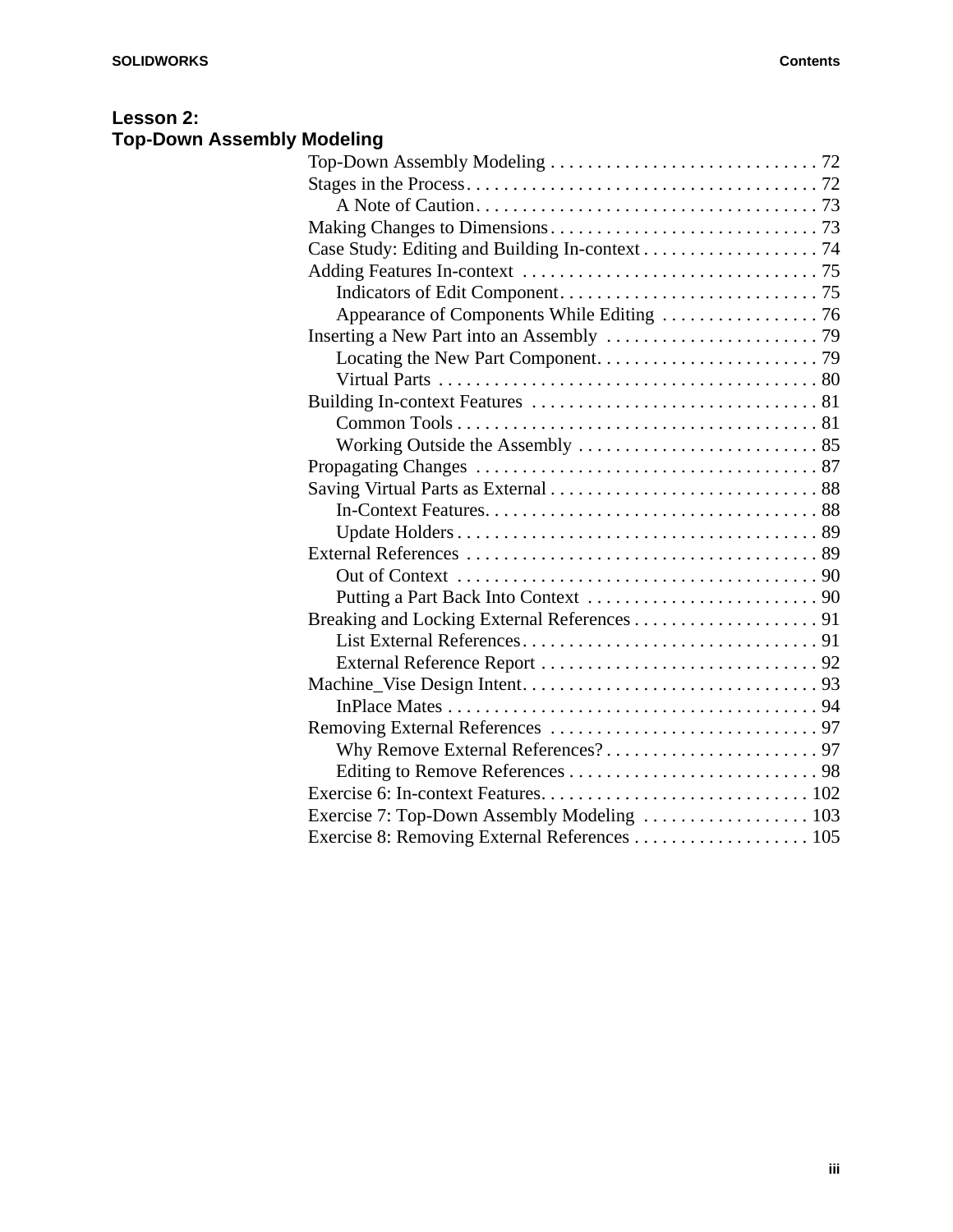| Lesson 3:               |                                                                 |  |
|-------------------------|-----------------------------------------------------------------|--|
|                         | <b>Assembly Features, Smart Fasteners, and Smart Components</b> |  |
|                         |                                                                 |  |
|                         |                                                                 |  |
|                         |                                                                 |  |
|                         |                                                                 |  |
|                         |                                                                 |  |
|                         |                                                                 |  |
|                         |                                                                 |  |
|                         |                                                                 |  |
|                         |                                                                 |  |
|                         |                                                                 |  |
|                         |                                                                 |  |
|                         |                                                                 |  |
|                         |                                                                 |  |
|                         |                                                                 |  |
|                         |                                                                 |  |
|                         |                                                                 |  |
|                         | Using Multiple Features and Components 130                      |  |
|                         |                                                                 |  |
|                         | Exercise 9: Hole Series and Smart Fasteners  136                |  |
|                         |                                                                 |  |
|                         |                                                                 |  |
|                         |                                                                 |  |
| Lesson 4:               |                                                                 |  |
| <b>Assembly Editing</b> |                                                                 |  |
|                         |                                                                 |  |
|                         |                                                                 |  |
|                         |                                                                 |  |
|                         |                                                                 |  |
|                         |                                                                 |  |
|                         |                                                                 |  |
|                         |                                                                 |  |
|                         | Hole Wizard Assembly Feature  147                               |  |
|                         |                                                                 |  |
|                         |                                                                 |  |
|                         |                                                                 |  |
|                         |                                                                 |  |
|                         |                                                                 |  |
|                         |                                                                 |  |
|                         |                                                                 |  |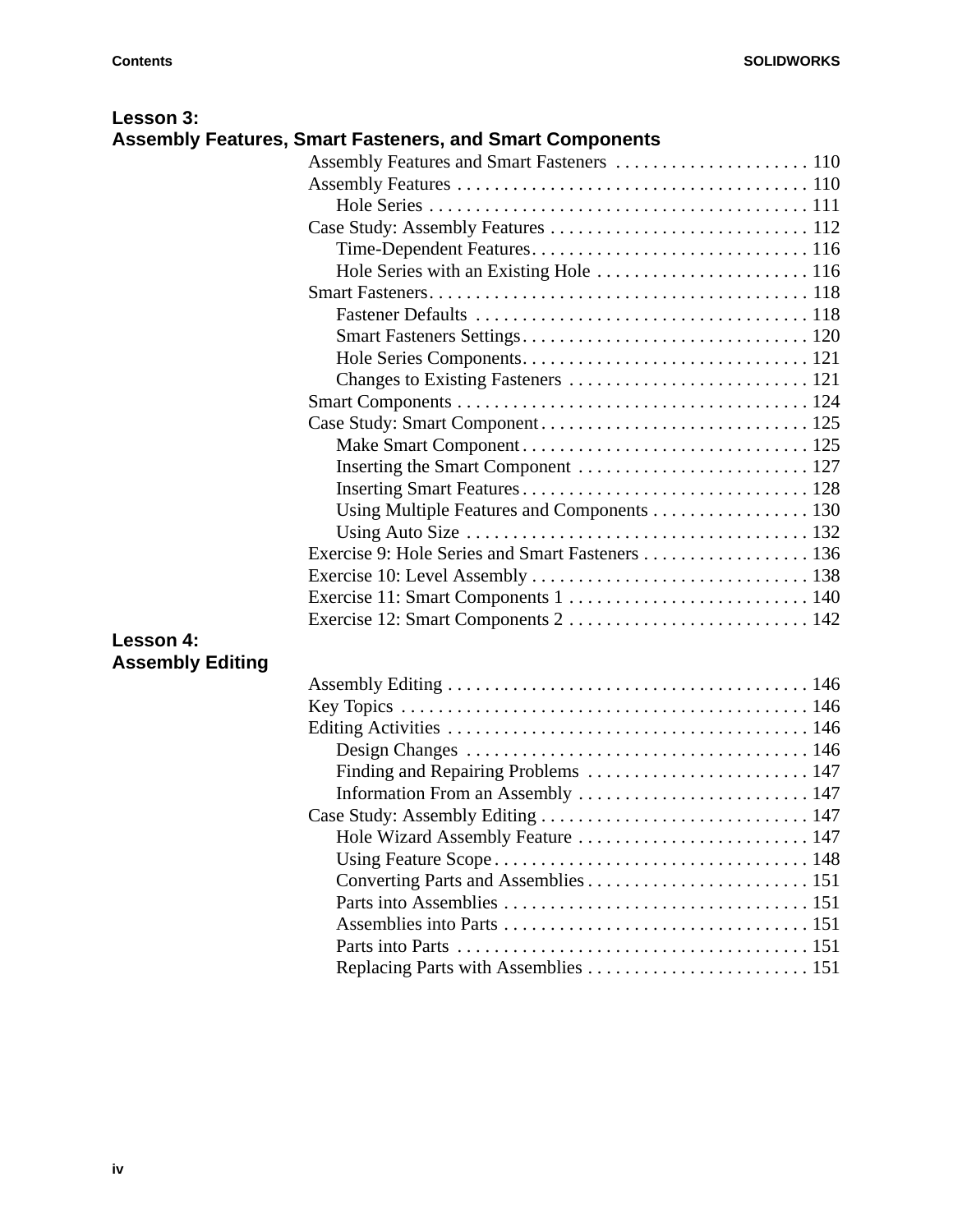|                                             | Replacing Components Using Save As  164               |  |
|---------------------------------------------|-------------------------------------------------------|--|
|                                             |                                                       |  |
|                                             |                                                       |  |
|                                             |                                                       |  |
|                                             |                                                       |  |
|                                             |                                                       |  |
|                                             |                                                       |  |
|                                             |                                                       |  |
|                                             |                                                       |  |
|                                             |                                                       |  |
|                                             |                                                       |  |
|                                             |                                                       |  |
|                                             |                                                       |  |
|                                             |                                                       |  |
| Lesson 5:                                   |                                                       |  |
| <b>Using Configurations with Assemblies</b> |                                                       |  |
|                                             |                                                       |  |
|                                             |                                                       |  |
|                                             |                                                       |  |
|                                             |                                                       |  |
|                                             |                                                       |  |
|                                             | Changing Configurations using the Context Toolbar 202 |  |
|                                             |                                                       |  |
|                                             |                                                       |  |
|                                             |                                                       |  |
|                                             |                                                       |  |
|                                             |                                                       |  |
|                                             |                                                       |  |
|                                             |                                                       |  |
|                                             |                                                       |  |
|                                             |                                                       |  |
|                                             |                                                       |  |
|                                             |                                                       |  |
|                                             |                                                       |  |
|                                             |                                                       |  |
|                                             |                                                       |  |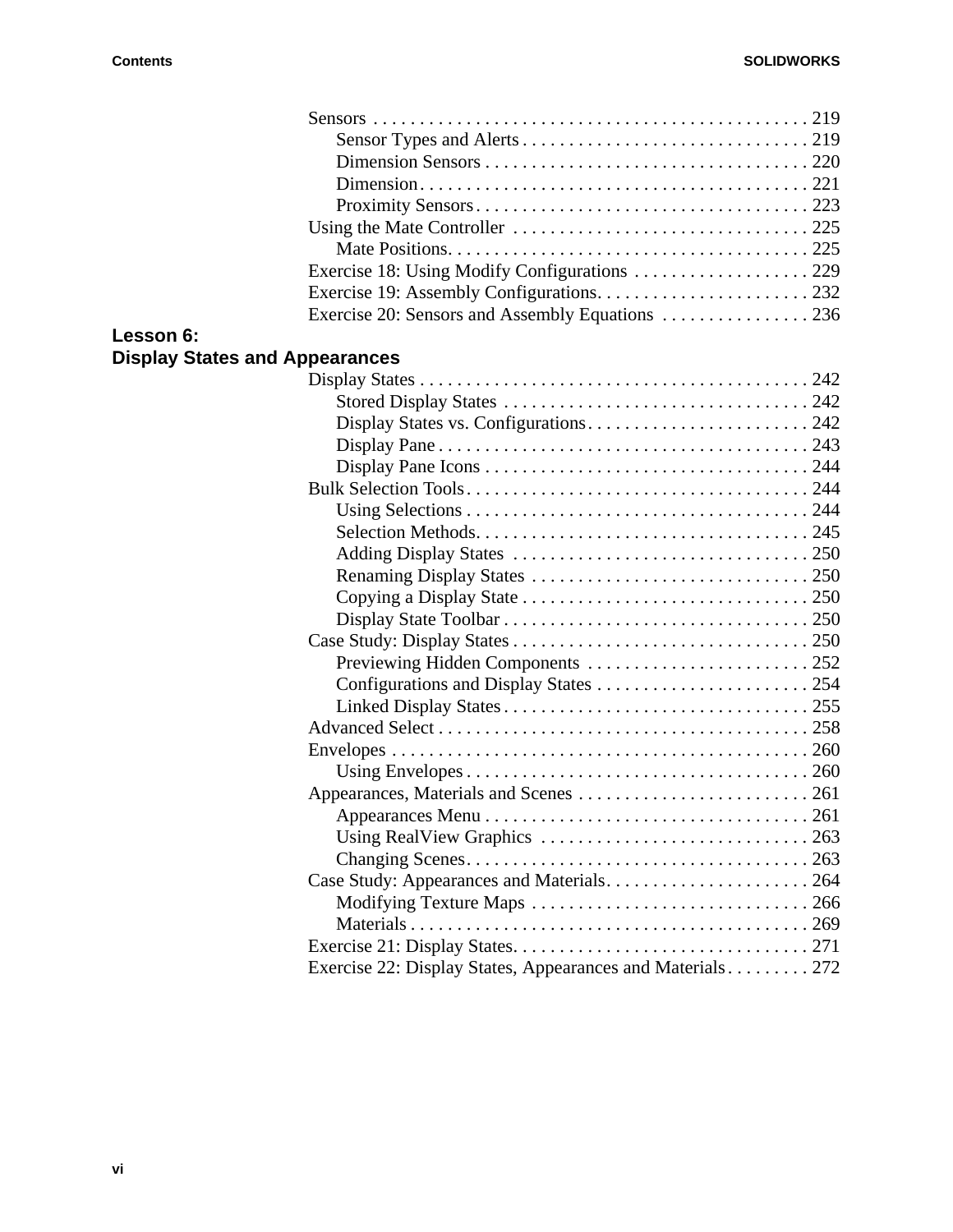# **Lesson 7: Large Assemblies**

| Opening Lightweight Components 277                  |  |
|-----------------------------------------------------|--|
|                                                     |  |
|                                                     |  |
|                                                     |  |
|                                                     |  |
|                                                     |  |
| Case Study: Large Assembly Options  280             |  |
|                                                     |  |
|                                                     |  |
|                                                     |  |
| SpeedPak from the ConfigurationManager 287          |  |
|                                                     |  |
| Using Configurations with Large Assemblies  289     |  |
|                                                     |  |
|                                                     |  |
|                                                     |  |
|                                                     |  |
|                                                     |  |
|                                                     |  |
| Creating a New Subassembly with Components  295     |  |
|                                                     |  |
|                                                     |  |
|                                                     |  |
|                                                     |  |
| Elements of the Assembly Visualization Interface301 |  |
|                                                     |  |
|                                                     |  |
|                                                     |  |
|                                                     |  |
|                                                     |  |
|                                                     |  |
| Exercise 23: Large Assemblies with Display States   |  |
|                                                     |  |
| Exercise 24: Working with Subassemblies316          |  |
|                                                     |  |
|                                                     |  |